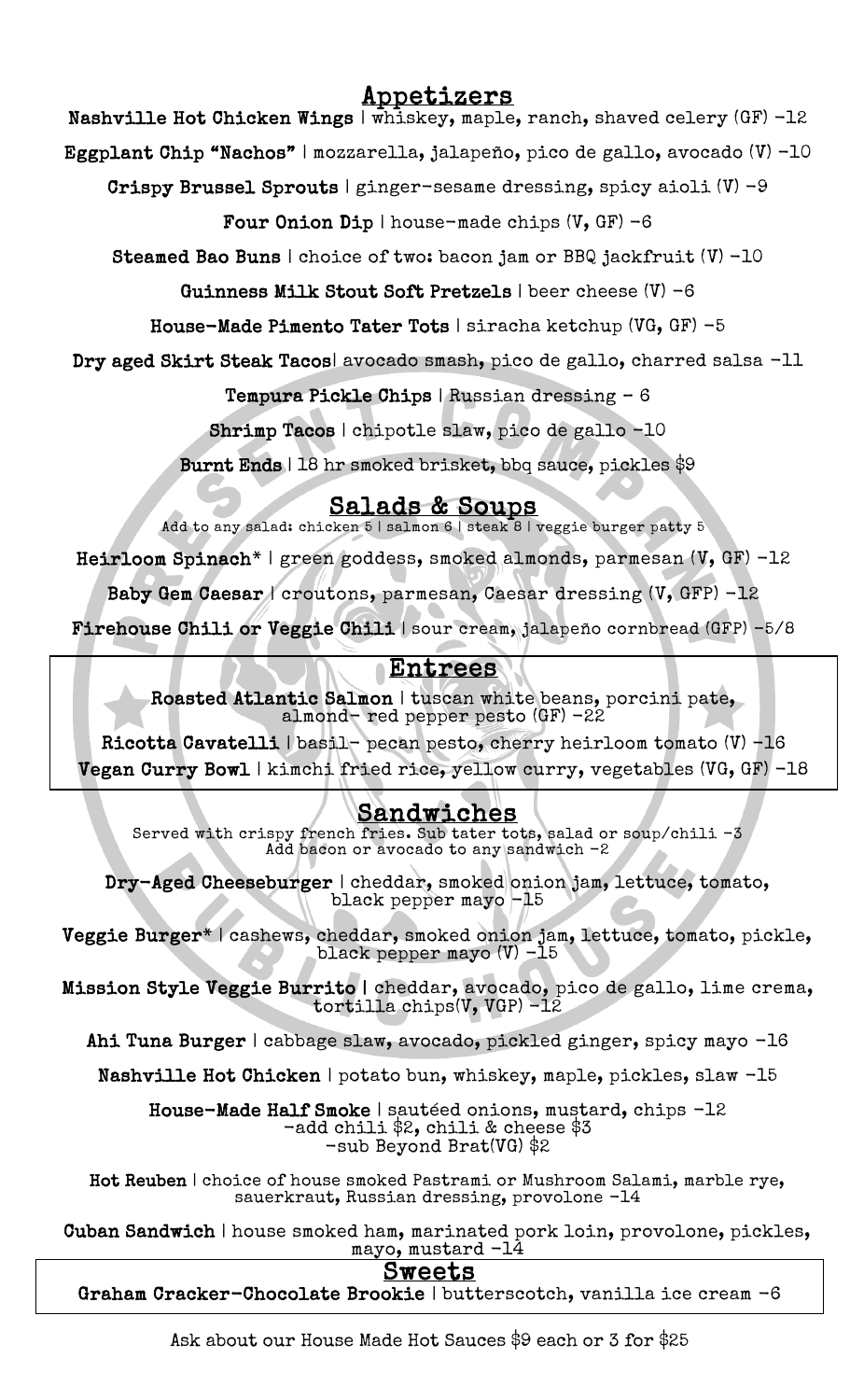# Present Company Public House Draft Beer List

| Brewery<br>Name<br>Manor Hill Pils                                                                                                                                                                                        |  | Origin<br>Ellicot City, MD | ABV<br>5.3% | Price<br>$\$7.5$ |
|---------------------------------------------------------------------------------------------------------------------------------------------------------------------------------------------------------------------------|--|----------------------------|-------------|------------------|
| German Pilsner- Created using corn from their own farm with Leaf Saaz, Hallertau Mittelfruh and<br>Triple Pearl hops provides a distinct German grassiness followed by a touch of grain and citrus for a<br>clean finish. |  |                            |             |                  |
| <b>RAR</b> Groove City<br>Hefeweizen -Hazy, unfiltered wheat beer with a slight sweetness and notes of banana and clove on the<br>finish.                                                                                 |  | Cambridge, $MD = 5.4\%$    |             | \$7.5            |
| Down East Original Blend<br>Hard Cider-Unfiltered craft cider that uses culinary apples like Red Delicious,<br>Yellow Delicious, and McIntosh. Crisp and juicy. (GF)                                                      |  | Boston, MA                 | 5.1%        | \$7.5            |
| <b>Cigar City Margarita Gose</b><br>German Style Sour Ale-A great warm weather sour ale brewed with salt, orange peel, and essence of lime.                                                                               |  | $4.2\%$<br>Tampa, FL       |             | \$7.5            |
| <b>Beale's</b> Peach Tea Blonde Ale<br>Blonde Ale -Smooth, malty, slightly sweet blonde ale brewed with loose-leaf black tea with subtle<br>notes of floral and peach.                                                    |  | Bedford, VA                | 4.6%        | \$7.5            |
| Bell's Oberon<br>Wheat Ale- Get it while you can! Bell's seasonal wheat ale has a spicy hop character with mildly fruity<br>aromas and wheat malt to create a smooth easy drinking beer for the warmer weather.           |  | Kalamazoo, MI              | 5.8%        | \$8              |
| Breckenridge Vanilla Porter<br>Vanilla Porter-Brewed with Madagascar vanilla beans, caramel, and Munich malt creates a well<br>balanced and flavorful dark beer.                                                          |  | Littleton, CO              | 5.4%        | \$7.5            |
| <b>Firestone Walker Lager</b><br>Lager-Light and crisp made in the classic all-malt Munich Helles style. Very refreshing on a DC<br>summer day with German hops providing a hint of bitterness.                           |  | Cambridge, $MD$            | 4.5%        | \$7.5            |
| Oskar Blues Dale's Pale Ale<br>American Pale Ale - Light in color, delivering a hoppy nose. Pale malts and citrusy floral hops<br>provides a balanced and assertive pale ale.                                             |  | Longmont, CO               | 6.5%        | \$7.5            |
| <b>Sloop Brewing Juice Bomb</b><br>Hazy IPA - Outstanding new unfiltered brew, bursting with citrus flavor that's balanced<br>with a touch of bitterness on the finish.                                                   |  | E. Fishkill, NY            | 6.5%        | \$7.5            |
| Southern Tier IPA<br>IPA- Citrus and Pine hops are balanced with a subtle caramel sweetness creating a classic American IPA.                                                                                              |  | Lakewood, NY               | 7%          | \$7.5            |
| Left Hand Flamingo Dreams<br>Blonde Ale-Nitro blonde with raspberries and black currants. Super smooth, slightly sweet, with a<br>beautiful pink color.                                                                   |  | Longmont, CO               | 6.0%        | \$8              |
| Draft COMBO: Southern Tier Draft & a Shot of Old Grandad-\$11                                                                                                                                                             |  |                            |             |                  |
| <b>Craft Bottles &amp; Cans</b>                                                                                                                                                                                           |  |                            |             |                  |
| Pale Ales<br><u>Light &amp; Crisp</u><br>Malty/Lager                                                                                                                                                                      |  |                            |             |                  |

Light & Crisp Hofbrauhaus  $0055.1\%$ \$7 Rothaus Pils 5.1% \$8

**Wheat** DC Brau El Hefe Speaks 5.2% \$7 3 Floyds Gumballhead 5.6% \$7

New Belgium Fat Tire 5.2% \$7 Long Trail Ale 5.0% \$7

ì

Pale Ales Cigar City Guayaberra 5.5% \$7 Right Proper RBW 5% \$7

Sour Union Old Pro Gose 4.2% \$7 Two Roads Lime 16oz \$10

IPAs Aslin Power Moves16 oz 5.5% \$8 Bell's Two Hearted 16oz 7% \$8 Stone Delicious 7.7% \$7.5

Dark and/or Roasty

Deschutes BB Porter 5.2% \$7 Oskar Blues Ten Fidy 10.5% \$9

Hard Cider

Anxo Blanc/ Pride 6.9% \$8 Aval Artisinal cidre 6% \$8 Graft Lost Tropic 6.9% \$8

Belgian New Belgium Tripel 8.5% \$7 Unibroue La Fin du Monde 9% \$9 3 Stars Peppercorn 6.5% \$6.5

Spiked Seltzer

Truly Lime 5% \$7 Wild Basin Blk Raspberry 5% \$7 Peak Organic Blkbry Lime 5% \$7 Citizen Lemon 16oz 5% \$8

Double IPAs Oliver BMORE Hazy 8% \$9 Six Point Resin 9.1% \$9

Fruity Seadog Blueberry Wheat 4.6% \$7 Schofferhoffer 16oz 2.5% \$7

#### <u>Suds</u>

High Life-5 Miller Lite-5 Peroni-5 Natty Boh-5 Bitburger (NA)–5 Guinness Tall-8 Blue Moon-7 Narragansett Lager Tall–5 Dogfish Head Lo-Cal IPA -7 Omission Pale Ale (GF)-5